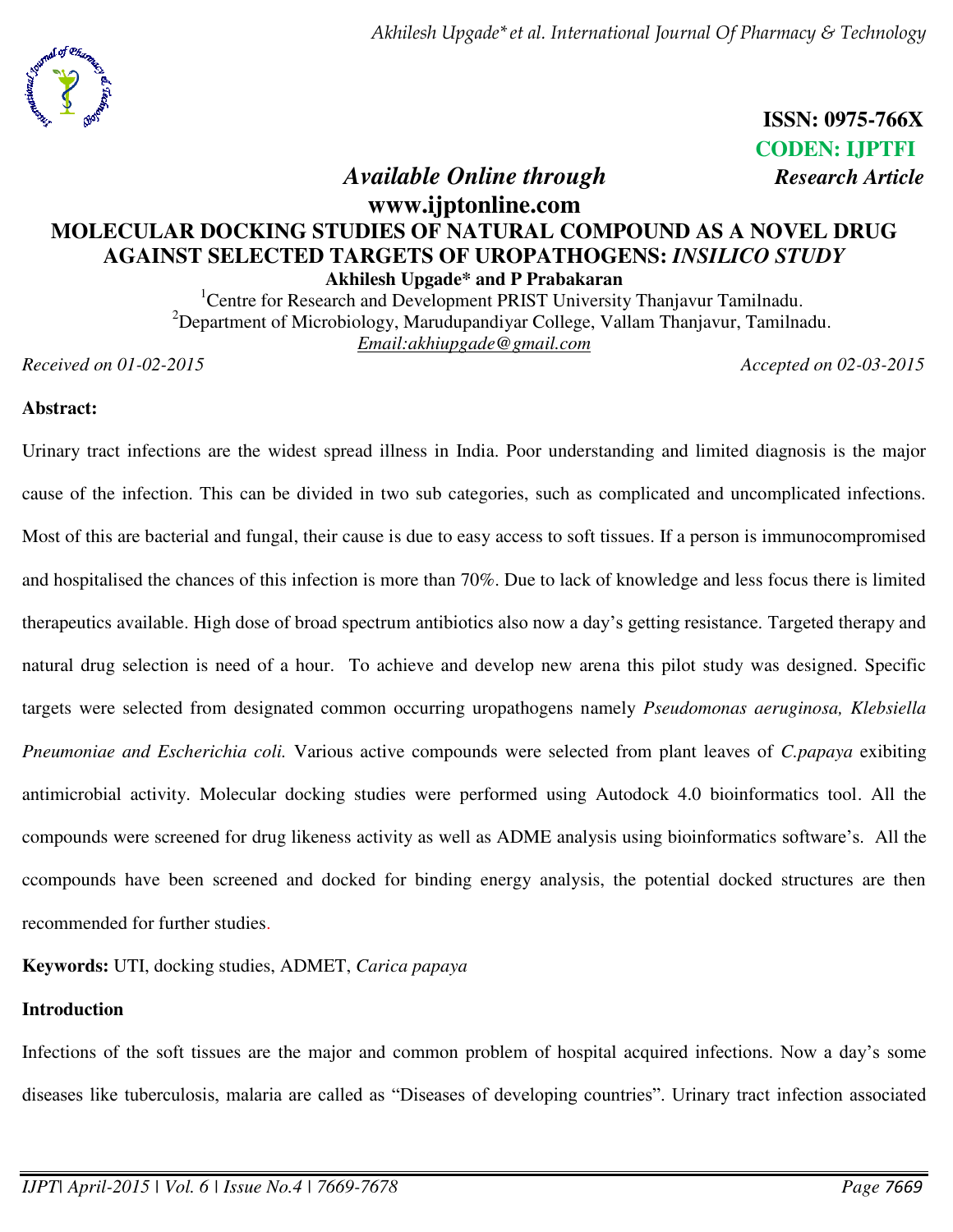*Akhilesh Upgade\*et al. International Journal Of Pharmacy & Technology* 

with hospitals are also comes under same category. India like developing country still suffering from the Nosocomial infection. What can be the reason? How it affects national health? Answers are less and no priority. Due to unawareness various factors are responsible, including educational factors, hygiene, funding, no importance, focus etc.

Bacterial infections are at high risk and threat to human beings indirectly. There are less symptoms, poor diagnosis and no targeted antibiotics.(1,2) Resistance in antibiotics is increasing day by day.

Even though the full genomes of the bacterial pathogens were discovered we are unable to catch the nerve. Indian scenario is very well described in various research articles in last decades, but there is no actions were taken. Insanitary conditions and poor knowledge about symptoms in population playing major role in spreading such infections. (3,4,5) If suspected, indiscriminate use of antibiotics occurs which ultimately results into resistance.

Herbal drug development is the one of the most possible and promising area where this issue can be overcome easily and safely. High interest in discovering natural antimicrobial leads to develop new drugs from ancient medicinal plants. *C. papaya* is the common plant available in India throughout all the seasons. Green leaves of this plant having some potential antimicrobial active agents reported by various authors.(6,7,8) We hypothesised to develop a new herbal antimicrobial drug against MDR uropathogens. Microbiological studies were performed previously and it is found that, there are certain bioactive compound which having MDR antibacterial activity, to understand more. All the compounds were screened using computational analysis using bioinformatics software's.

## **Methods:**

**Preparation of protein structure:** Computational biology is vast and reliable method of drug discovery process. We have selected 3 protein targets from *Pseudomonas aeruginosa, Klebsiella* 

*pneumoniae and Escherichia coli* were downloaded from database Protein Data Bank (PDB). (PDB: [http://www.rcsb.org/ pdb/home/home. do\)](http://www.rcsb.org/pdb/home/home.do) is (2VES, 1F0K, 4H0D) PDB id of the target proteins. All water molecules were removed and on final stage hydrogen atoms were added to receptor molecule. Table1.

## **Preparation of ligand structure**:

Total 8 important natural compounds available in the plant extract of *C. papaya* were selected on the basis of their biological activity reported and molinspiron drawing tool used to draw the 3D structures.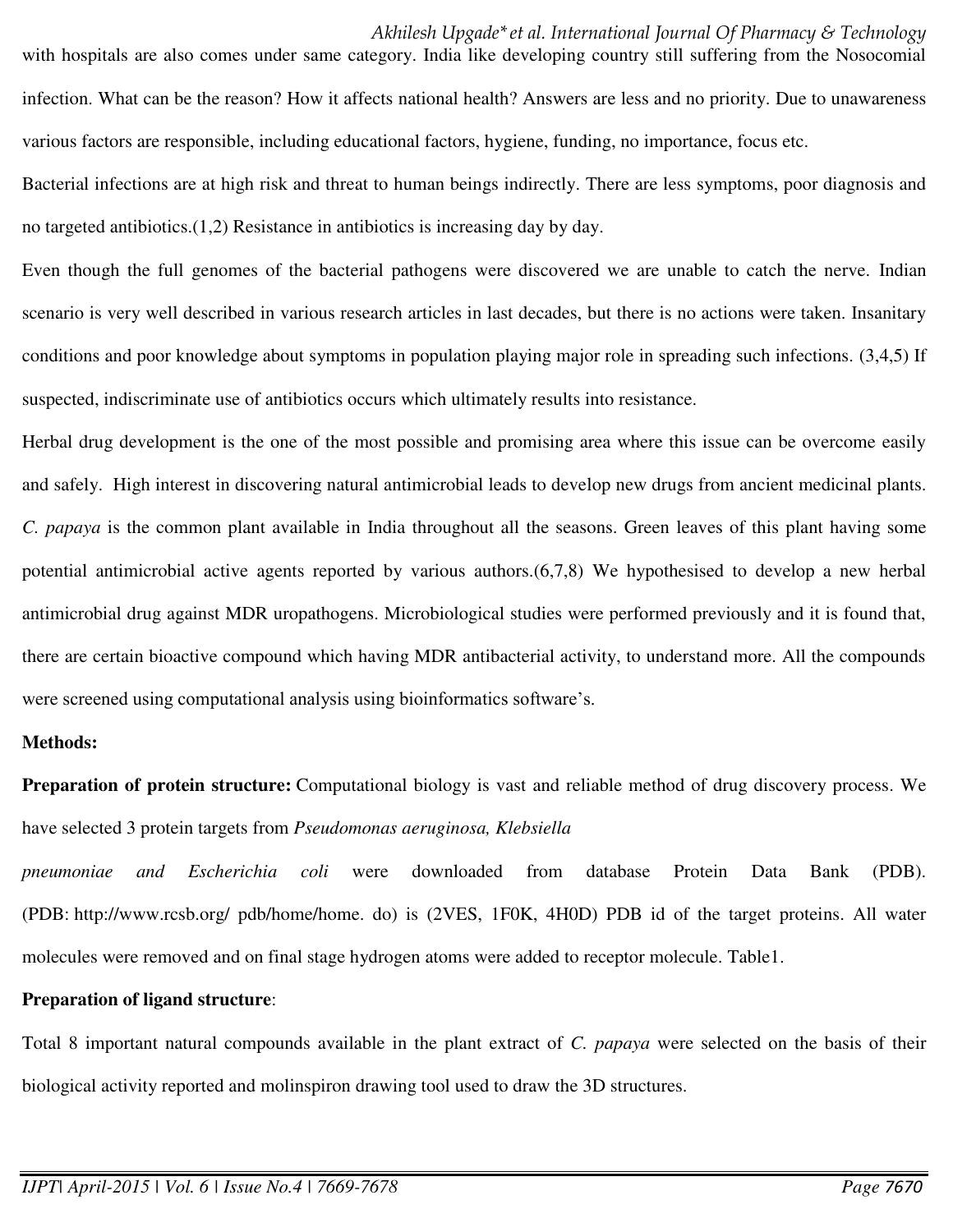## **Protein ligand interaction**

All the three proteins and 8 ligands were subjected to docking studies individually using AUTODOCK 4.0 docking server, is based on the quantum mechanics, it predicts the molecular structures, active energies, geometry of structure, coordinates of atoms, bond length and bond angle present in their pocket.(9)

#### **Drug likeness Analysis**

Druglikeness activity prediction were performed using Molinspiron software to screen all the eight selected antibacterial compounds to designate as drug

#### **Absorption, Distribution, Metabolism, and Excretion (ADME):**

Were screened to analyse the drug like properties of the phytocompounds, calculation was performed by using the admet-SAR tool. The different parameters were calculated such as blood brain barrier, Aqueous solubility, metabolism, and carcinogenicity(10)

#### **Computational Methods**

Docking of the selected compounds and target selected were carried out using Autodock Server (11). Gasteiger partial charges were added to the ligand. Cleaning of the targets and ligand were done using Accelrys Discovery studio visualizer 4.0. Essential hydrogen atoms, Kollman united atom type charges, and salvation parameters were added with the aid of Auto Dock tools maps of 20 Å grid points and 0.375 Å spacing were generated using the Auto grid program automatically. Auto Dock parameter set- and distance-dependent dielectric functions were used in the calculation of the van der Waals and the electrostatic terms, respectively.(12)

Docking simulations were performed using the Lamarckian genetic algorithm (LGA) and the Solis & Wets local search method. Initial position, orientation, and torsions of the ligand molecules were set randomly. All rotatable torsions were released during docking. Each docking experiment was derived from 10 different runs that were set to terminate after a maximum of 250,000 energy evaluations. The population size was set to 150. During the search, a translational step of 0.2 Å, and quaternion and torsion steps of 5 were applied. Also, due to high data output only the best score were selected and bonds were measured.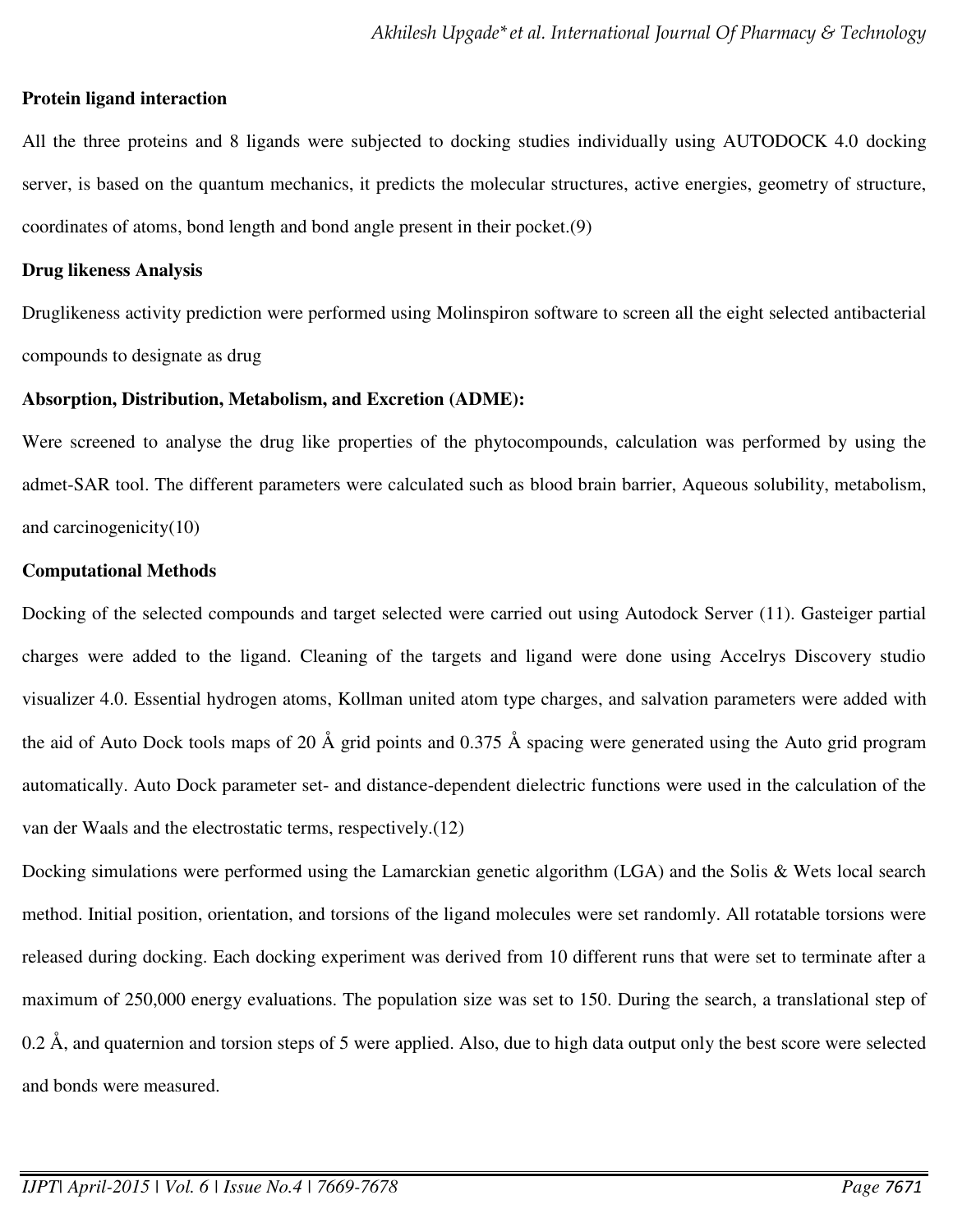## **Results**

The virulence factors are nothing but the proteins retrieved from the PDB database which enhances the infection by helping organism in their duplication. Structures of all the three different proteins of uropathogens downloaded from PDB shown in table1. The output of our previous work analysis shows active compounds tested microbiologically against bacterial strains (data not shown) which were selected for the docking purpose. Molecular docking was carried out using Lamarckian genetic algorithm (LGA), with Autodock tools, free energy of bindings were recorded for all the 8 compounds with 3 targets. Only remarkable docking scores were shown and discussed. 1H-Indole,3-[4-(1H-indol-3-yl)- 2-thiazolyl found as the most suitable compound for all the targets with high dock score and various hydrogen bond formation i.e. -7.45kcal/mol. 2-Methoxy-4-vinylphenol also shows good score by forming strong hydrogen bonding with respective interacting amino acid chains. Table 3A,B and C.

Drug likeness activity were performed and all the compounds obeys Lipinski rule 5 and in the range of drug parameters, Out of three compounds 2-Methoxy-4-vinylphenol shows better score and definitely act as drug. Table 4

ADMET analysis shows range of results includes aqueous solubility among the all compounds, Blood brain barrier analysis generally used for penetration studies, level of 0-1 shows high penetration, in this study all the compounds shows high penetration levels hence considered to cross the barrier and act on Central nervous system. CYP450 are the important catalysers for drug metabolism, levels are from 0 and 1. In this study N-Aminomorpholine proved as inhibitors level. Data shown in table 5.

| Sr No | <b>Name of Protein</b>                            | <b>PDB</b> Id     |  |  |
|-------|---------------------------------------------------|-------------------|--|--|
|       | UDP-3-O-(R-3-hydroxymyristoyl)-N-acetylglucosamin | 2VES              |  |  |
|       | deacetylase (LpxC) in Pseudomonas                 |                   |  |  |
| 2     | MurG, membrane-associated glycosyltransferase     | 1F0K              |  |  |
| 3     | Metallo beta-lactamase hydrolase                  | 4H <sub>0</sub> D |  |  |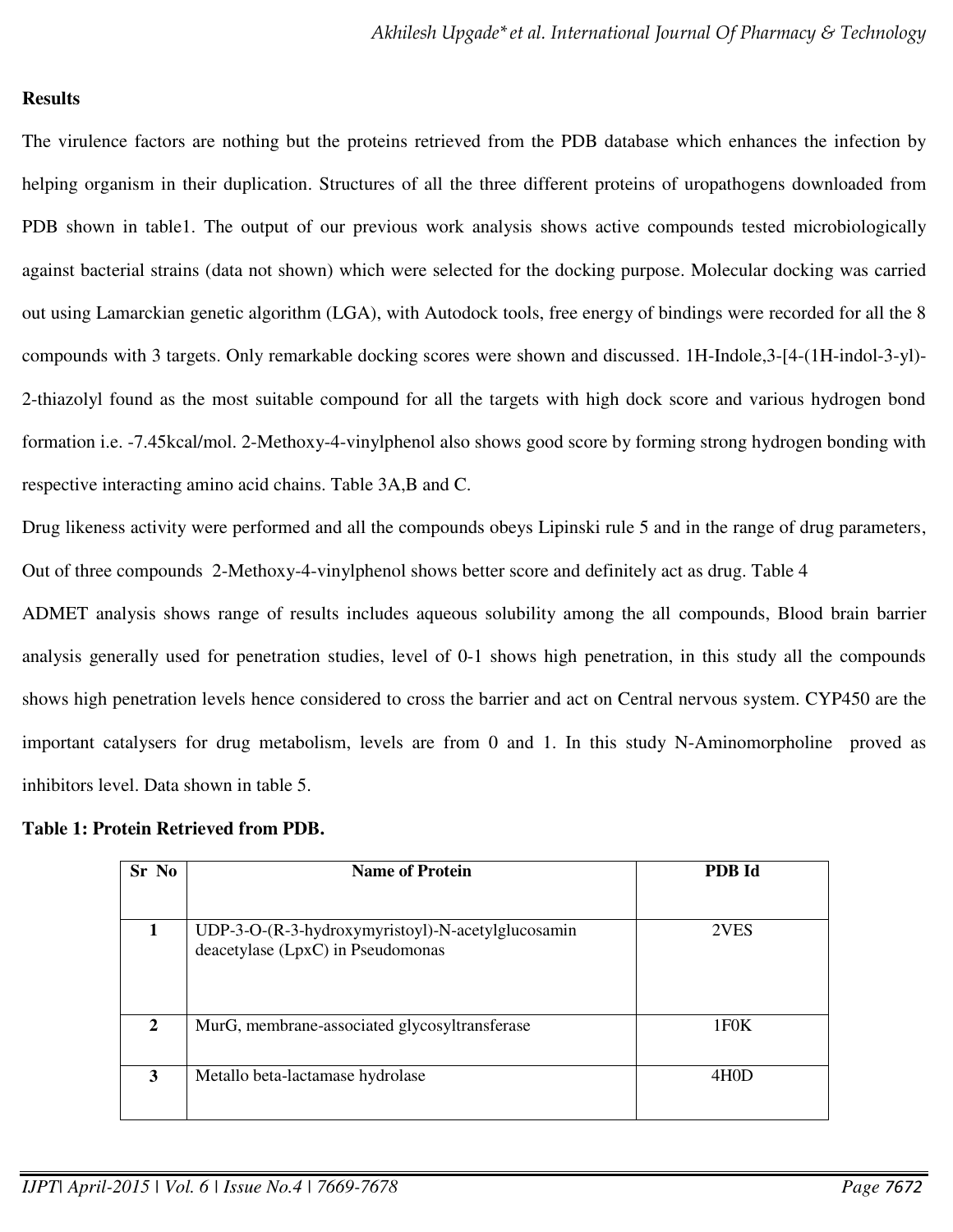**Table 2: Protein Ligand Interaction Docking Scores.**

| <b>Ligands</b> / Protein                        | 2VES             | <b>1F0K</b>      | <b>4H0D</b>      |  |
|-------------------------------------------------|------------------|------------------|------------------|--|
|                                                 |                  |                  |                  |  |
| N-Aminomorpholine                               | $-4.85$ kcal/mol | $-4.38$ kcal/mol | $-3.78$ kcal/mol |  |
| 2-Methoxy-4-vinylphenol                         | $-3.22$ kcal/mol | $-4.87$ kcal/mol | $-3.95$ kcal/mol |  |
| 1H-Indole, 3-[4-(1H-indol-3-yl)-2-<br>thiazolyl | $-7.45$ kcal/mol | -7.57 kcal/mol   | $-5.91$ kcal/mol |  |

## **Table 3 Docking interactions of receptor and ligands.**

## **A) Best 3 Docking results of** *Klebsiella pneumonia* **target PDB ID 4H0D with hytocompounds.**

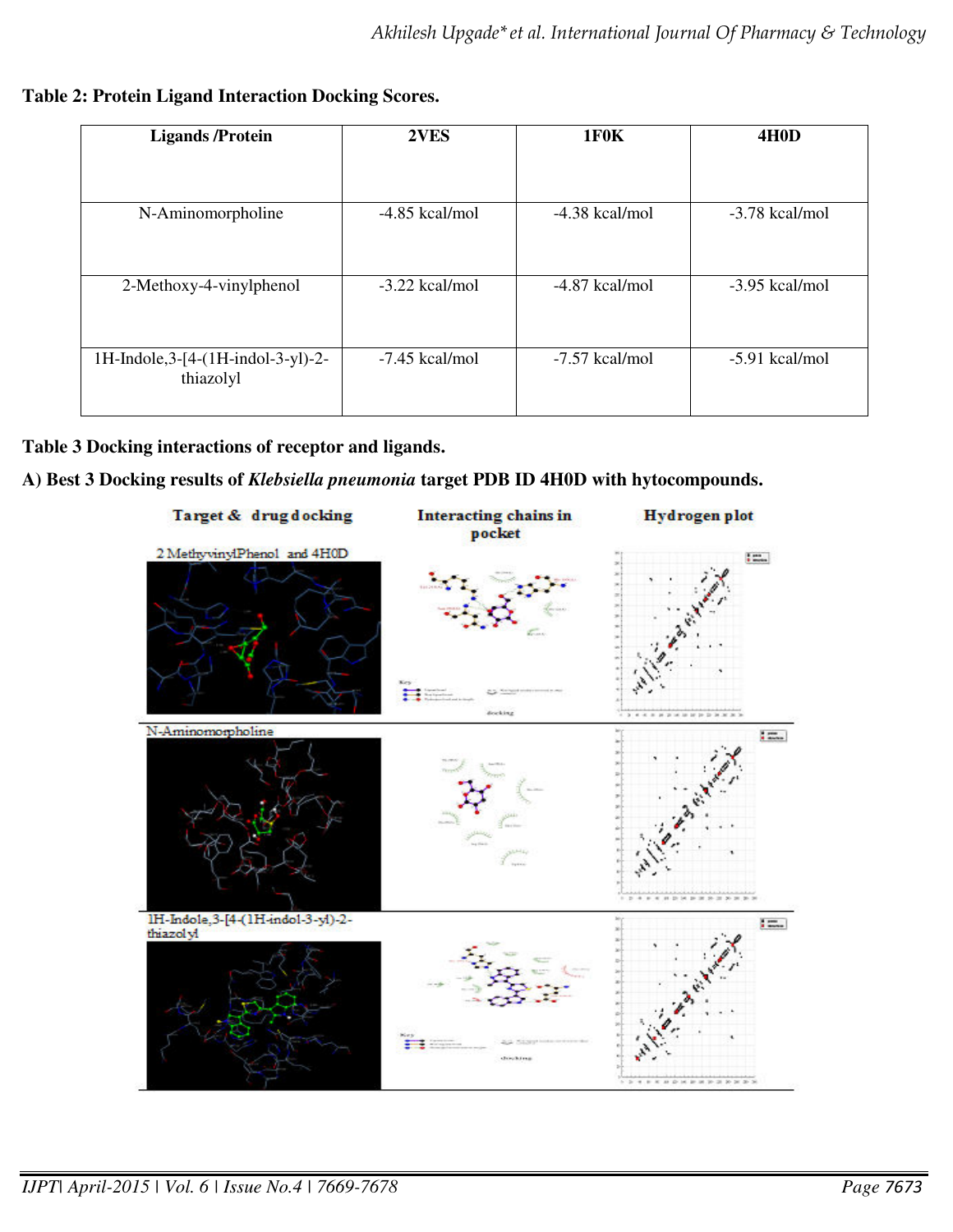# *Akhilesh Upgade\*et al. International Journal Of Pharmacy & Technology*

## **B) Best docking view of** *Pseudomonas aeruginosa* **target PDBID 2VES with selected Phytocompounds.**



**C) Best three docking view of** *E. coli* **target PDBID 1F0K with selected Phytocompounds.** 



*IJPT| April-2015 | Vol. 6 | Issue No.4 | 7669-7678 Page 7674*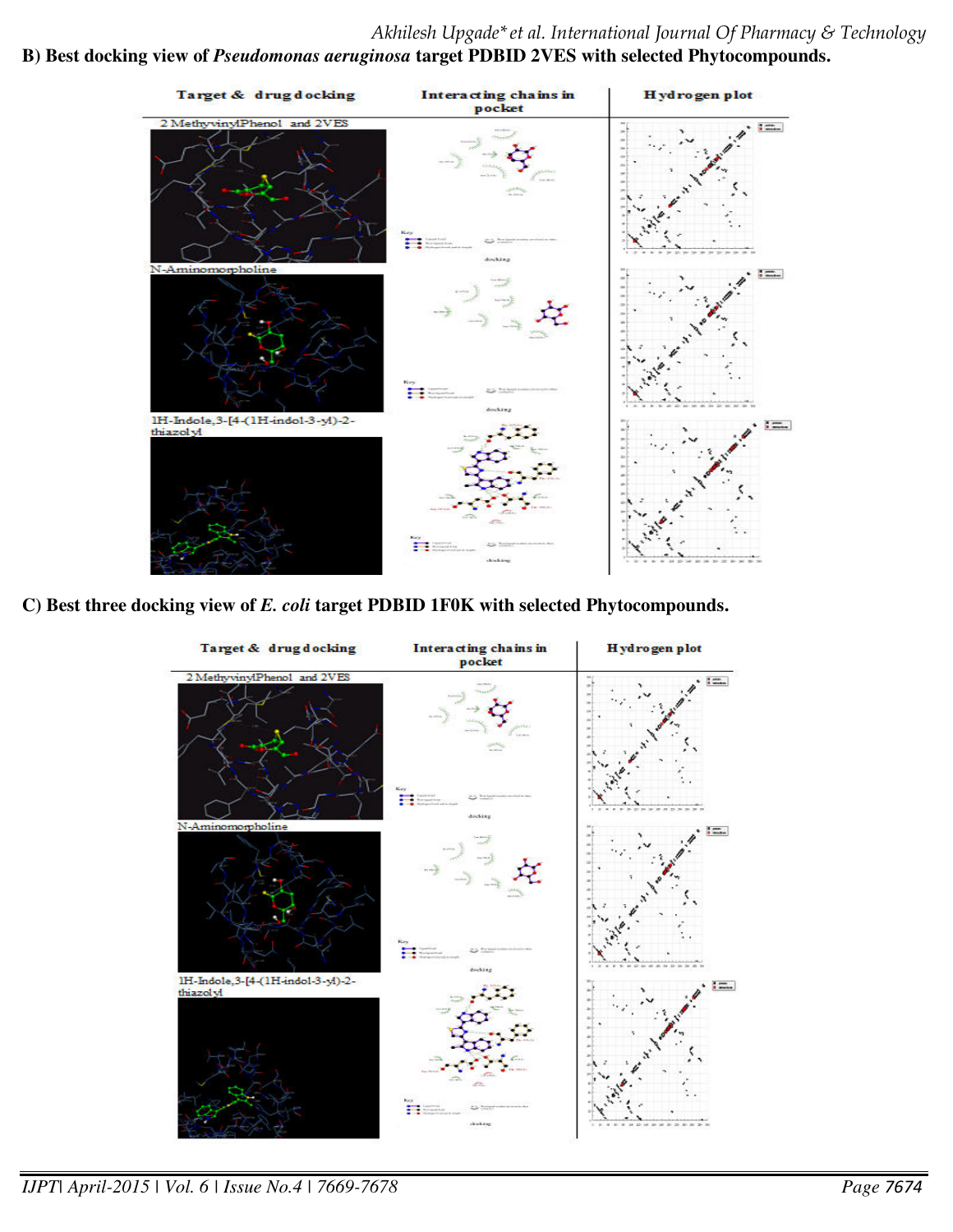*Akhilesh Upgade\*et al. International Journal Of Pharmacy & Technology*  **Table-4: Drug likeness activity of the selected ligands.** 



## **Table 5: ADME analysis values of Phytocompounds**

| <b>Ligands/Test</b>                               | <b>Aqueous</b><br><b>Solubility</b> | $BBB+$ | <b>CYP450</b> | <b>AMES</b><br>toxicity | Carcinogens |
|---------------------------------------------------|-------------------------------------|--------|---------------|-------------------------|-------------|
| N-Aminomorpholine                                 | $-0.6090$                           | 0.9873 | 0.9148        | $0.5348 -$              | $0.8709 -$  |
| 2-Methoxy-4-vinylphenol                           | $-1.9439$                           | 0.8480 | 0.7598        | $0.9132 -$              | $0.8519 -$  |
| 1H-Indole, $3-[4-(1H-indol-3-yl)-2-$<br>thiazolyl | $-3.7499$                           | 0.8941 | 0.7353        | 0.5764                  | 0.5548      |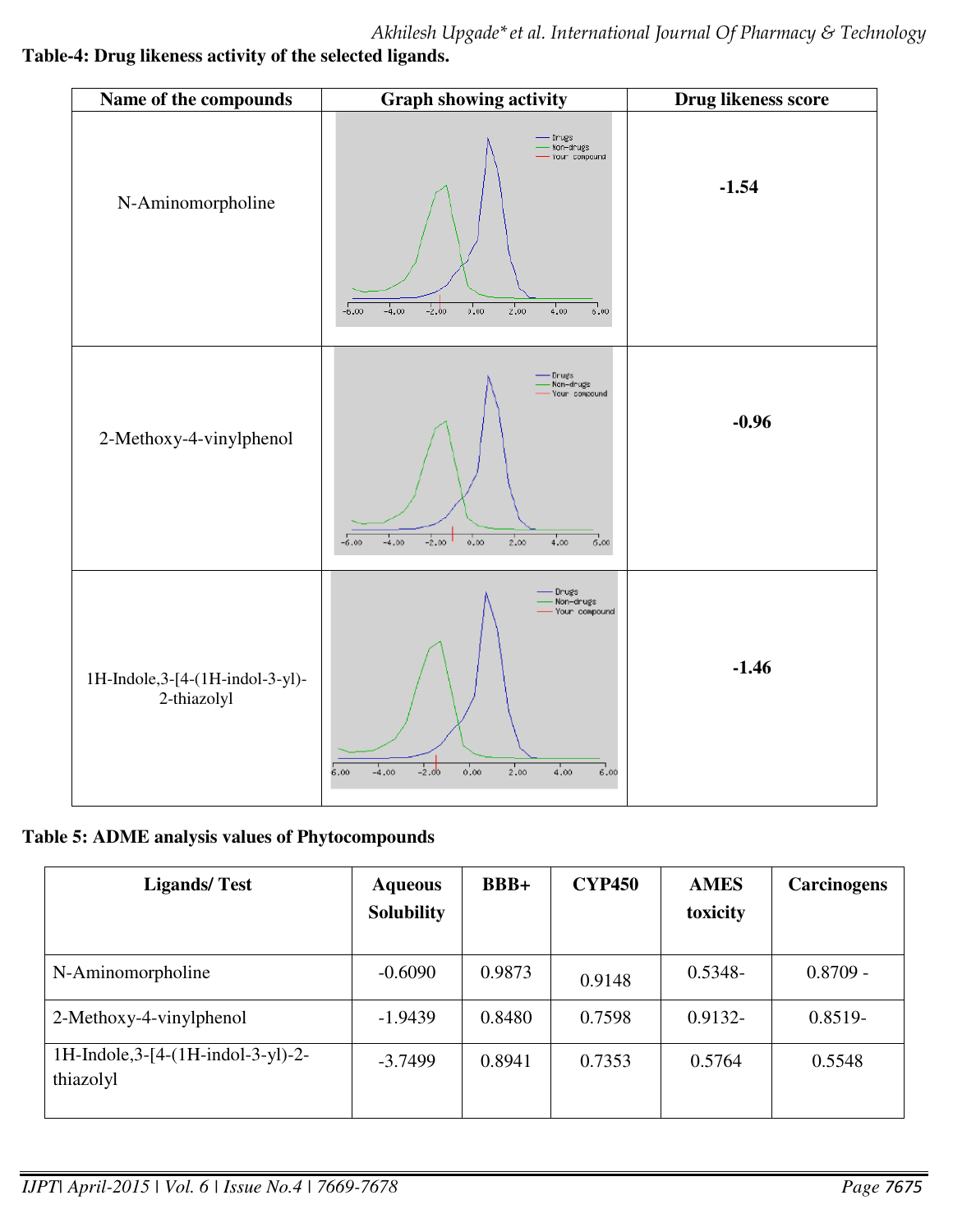#### **Discussion**

Antibacterial studies of the *C. papaya* plant leaves, stem, fruit etc were already studied and also mentioned in ancient literature. It is containing baskets full of health benfits for human health. Cancer drug derived from this plant is also pending by FDA. Various biological activities like mucolytic, wormicidal, antifungal available in phytoconstituents of leaves of papaya plant. We derived some of the compounds and checked for their antibacterial activity *invitro. Insilico* studies were used to confirm the results.

*Pseudomonas aeruginosa* is the gram negative bacilli available 99% in septicaemia, pus causing infections. It is having multifactorial stages of pathogenesis which means attachments, or adhesion, localization, and blood stream infection. This can also found in soft tissue of urinary tract of ill hospitalised patients. In Virulence there are more than dozen factors involves but currently LpXc is the more attracting target used for antibacterial drug development. LpxC [UDP- (3-*O-*acyl)-N-acetyl glucosamine deacetylase] is a metalloenzyme that catalyzes the first step in the lipid A biosynthesis in bacteria (13). Gram negative bacterial cell wall is full of LPS i.e. LpxC UDP-(3-*O-*acyl)-N-acetyl glucosaminedeacetylase which prevents entry of hydrophobic agents ultimately refluxes of antibiotics.(14) Hence we used phytocompounds to check its biological activity. We found that, compounds with amino group and indole group are more active and able to bind easily to this target.

Similarly, *Escherichia coli* also have the same mode of infection, it is gram negative walled organism. glycosyltransferase involved in peptidoglycan biosynthesis in gram negative bacteria, since last decade this MurG enzyme is extensively used for targeting. It is having alpha and beta domains.(15) Structural domains available in the cleft of this terminal of protein which act as donor and acceptable in bond formation. Due to this property, Target was selected and docked resulting the good scores of binding energies. *Klebsiella Pneumonia* is opportunistic pathogen and multidrug resistance. Selected target is beta lactamases available in Indian strains isolated in 2014 by Kim, Y Tesar, C. et al. It can be classified as hydrolases.(16) Generally they breaks beta lactum ring in antibiotics and alter their structures so ultimately it loses its antibacterial activity. Our docked compound such as indole and phenolic groups directly binds with the enzymes with good free energy of binding.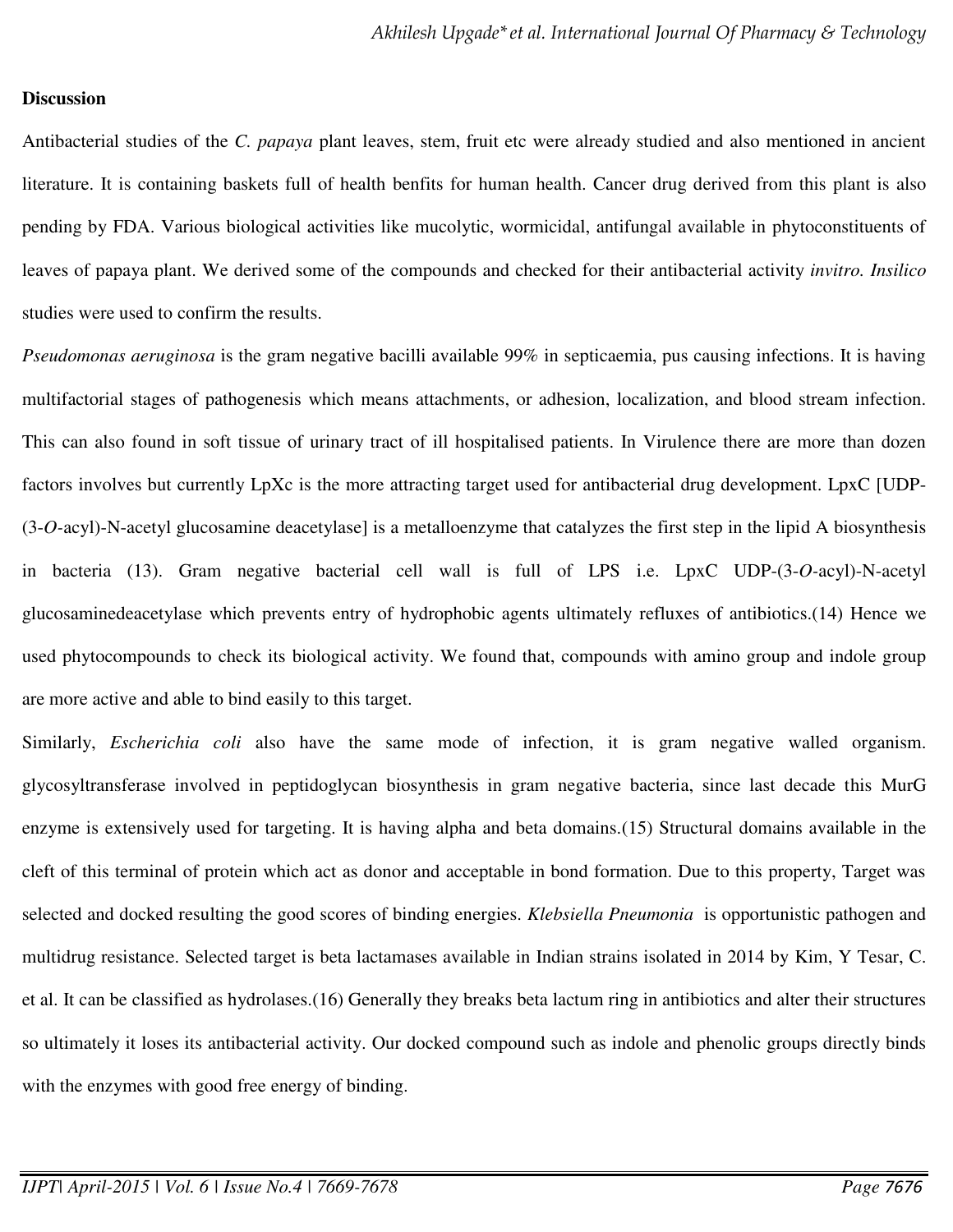## **Conclusion**

Therefore, in this alarming circumstances of developing resistance in uropathogens. Urgently alternate source of antimicrobial need to develop for better disease management. Aim of this study is to contribute in herbal drug development against multidrug resistant bacteria. We hope that *invitro* and *insilico* results will opens doors for further clinical studies.

## **Conflict of Interest:**

The authors declare that there is no conflict of interests regarding the publication of this paper.

## **References:**

- 1. Raksha R, Srinivasa H, Macaden RS. Occurrence and characterisation of uropathogenic *Escherichia coli* in urinary tract infections. Indian Med Microbiol;21:102-7.( 2003)
- 2. Celik,I, cihangirolu M et al The prevalence bacterial lesion in seriously ill patients J.infection,52:92-100 (2006)
- 3. Kuljinder and R.S. Kahlon, Multi-drug resistance in indicator bacteria: *Coliforms* and *Escherichia coli i*solated from ready to eat food samples, *Int.J.Curr.Microbiol.App.Sci* 3(3): 465-488(2014)
- 4. Choudhury Payel, Chaudhuri Satya Narayan et al, Etiology and Drug Resistance Profile of Pediatric Urinary Tract Infections in Eastern India, *Int. Res. J. Medical Sci.,* Vol. 2(6), 11-13, June (2014)
- 5. Swathi K, Swetha C et al. Identification of Vaccine targets in *Klebsiella pneumonia* using Violin, *Helix Vol. 1:468- 472 (2014)*
- 6. Djeussi et al.: Antibacterial activities of selected edible plants extracts against multidrug-resistant Gram-negative bacteria. BMC Complementary and Alternative Medicine 13:164.( 2013)
- 7. P.B. Ayoola & A. Adeyeye, Phytochemical And Nutrient Evaluation Of Carica Papaya (Pawpaw) Leaves,, *IJRRAS 5 (*3) December (2010)
- 8. Z. Bikadi,, Hazai, E. [Application of the PM6 semi-empirical method to modelling proteins enhances docking](http://www.jcheminf.com/content/1/1/15)  [accuracy of AutoDock](http://www.jcheminf.com/content/1/1/15) J. Cheminf. 1, 15 (2009)
- 9. Fernandez-Recio, J., Totrov, M., and Abagyan, R. Screened charge electrostatic model in protein-protein docking simulations, (2002).